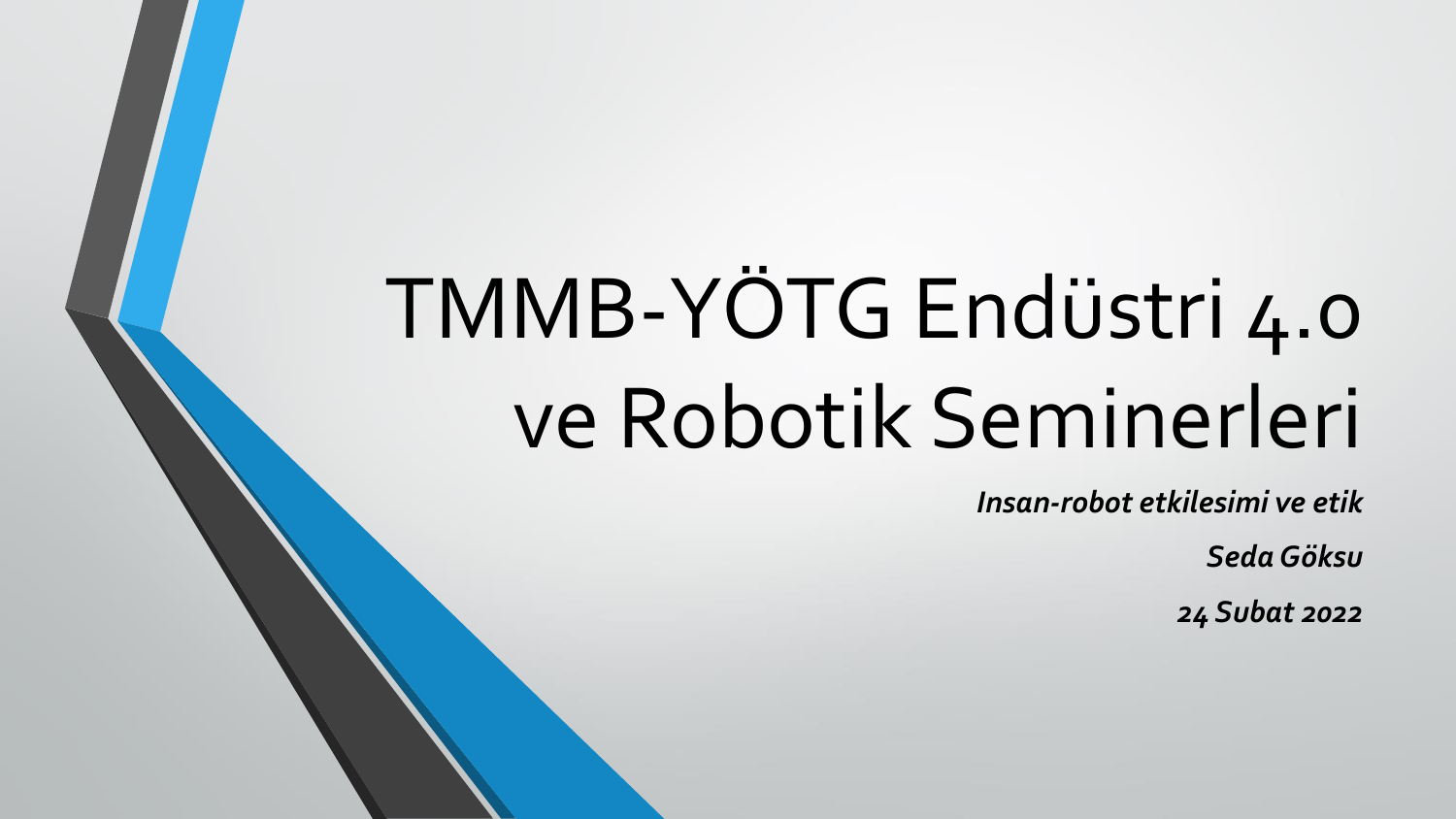# Içerik

#### • Temel kavramlar

- Endüstri 4.0, dijitallesme ve insan
- Robotik teknolojiler ve insan
- Insan-robot etkilesimi (human-robot interaction / human-robot collaboration)
- Yapay zeka ve robotik sistemlerde etik degerler (AI, robotics and ethics)
- Robotik teknolojilerde neden etik uygulamalara ihtiyacimiz var?
- Sonuç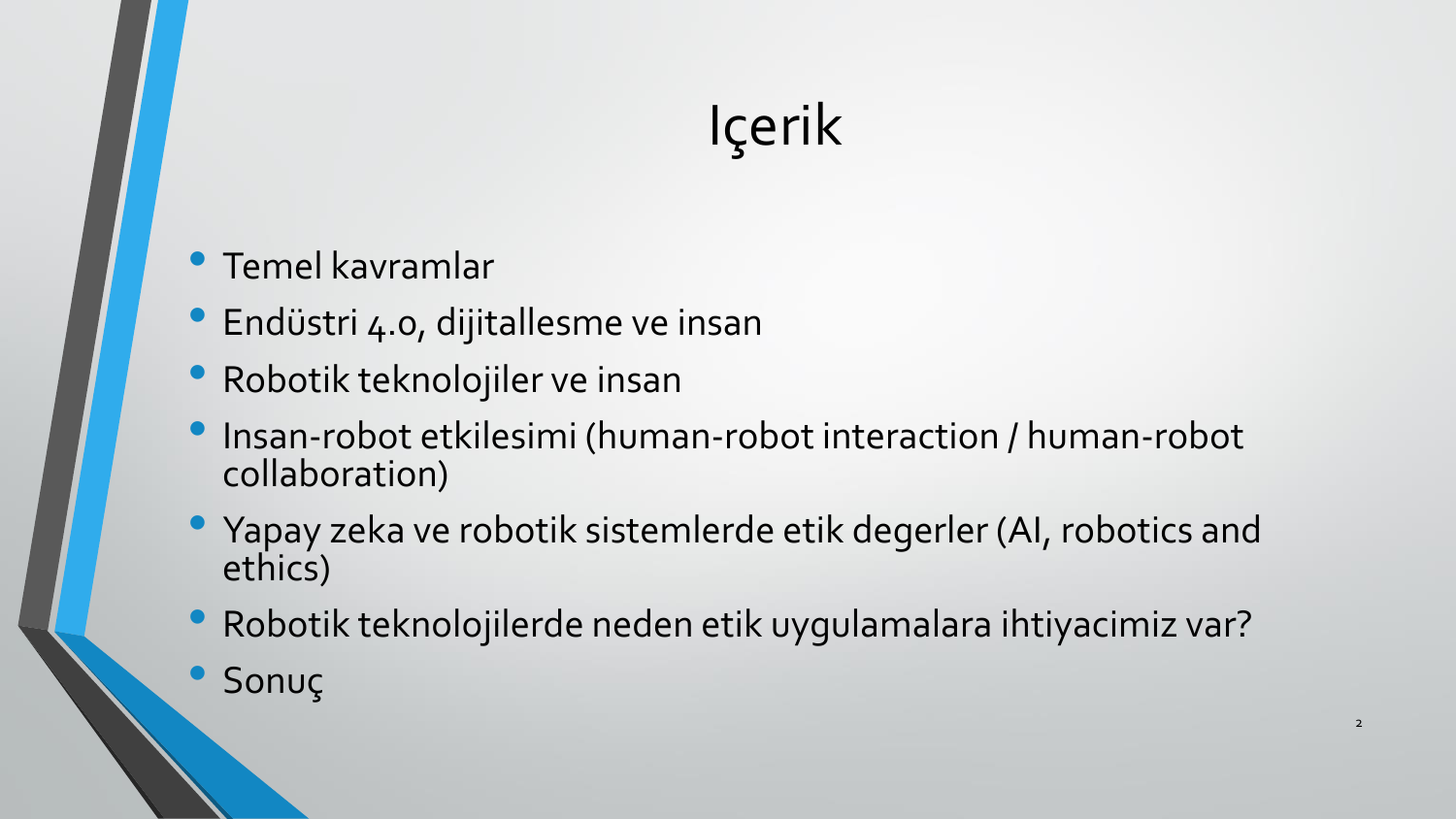#### Temel Kavramlar

**Human-robot interaction (insan-robot etkilesimi)**

1. human-robot collaboration 2. decision-making of robotics (cognitive aspects of robotics)

**AI and ethics (yapay zeka ve etik)**

1. ethical values and AI (trustworthy AI) 2. ethics by design 3. responsible and Green AI



**Multidisciplinary research**  (*Psychology, sociology, philosophy, anthropology, science and technology studies*)

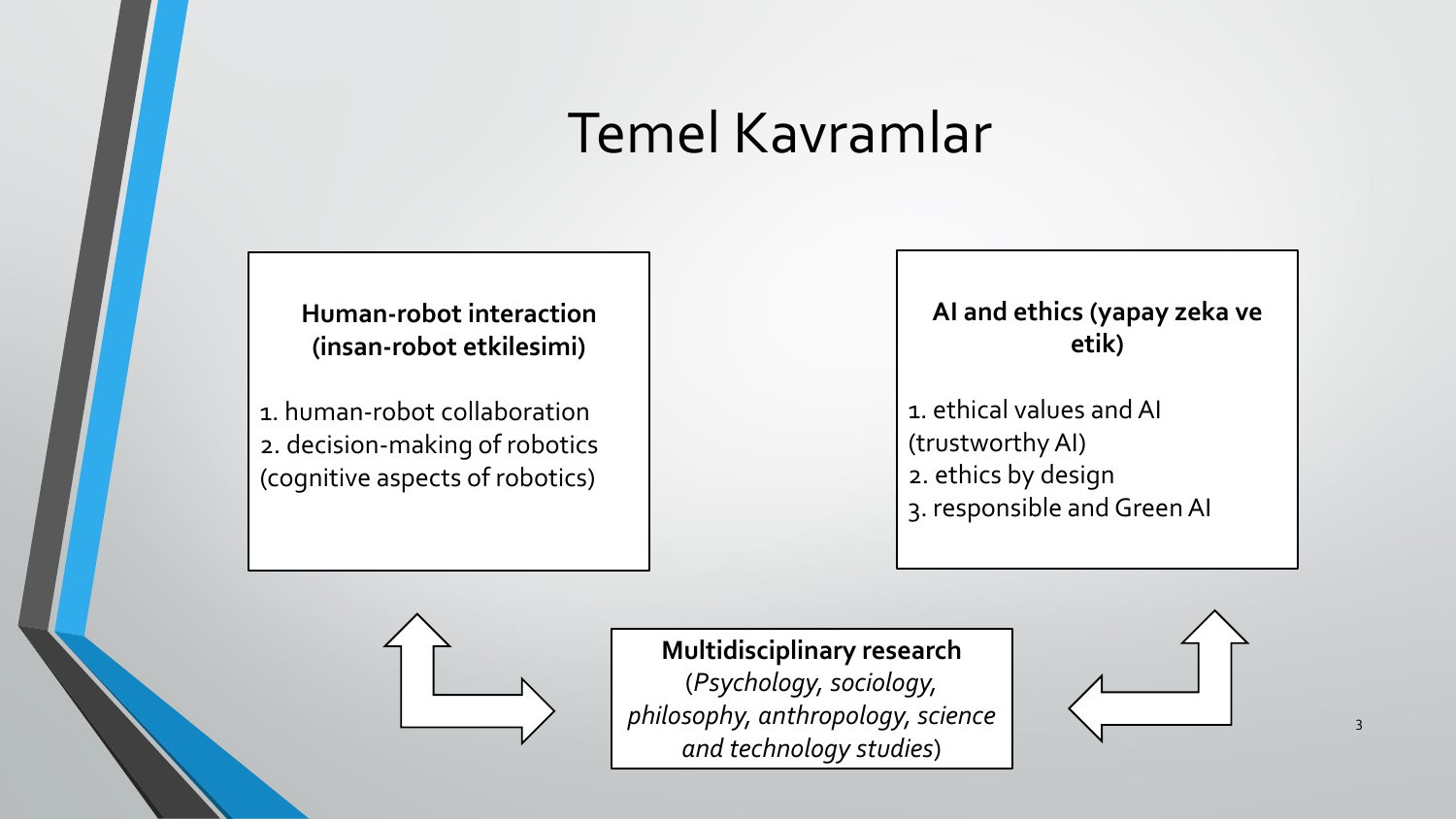### Endüstri 4.0, dijitallesme ve insan

- Advance production and operation services with digital technologies
- Production systems interact with their environment through data collection and information processing
- *Human factor* is one of the key elements in the whole process of digitization
- Sociotechnical system referring to social, technical, organizational and human elements (Weiss, A., Wortmeier, A.-K., & Kubicek, B. (2021). Cobots in Industry 4.0: A Roadmap for Future Practice Studies on Human-Robot *Collaboration. IEEE Transactions on Human-Machine Systems, 51)*
- New working ways and skills development for workers/employees
- <sup>A</sup> new generation of robots capable of performing all kinds of tasks based on learning capacity (cognitive aspects)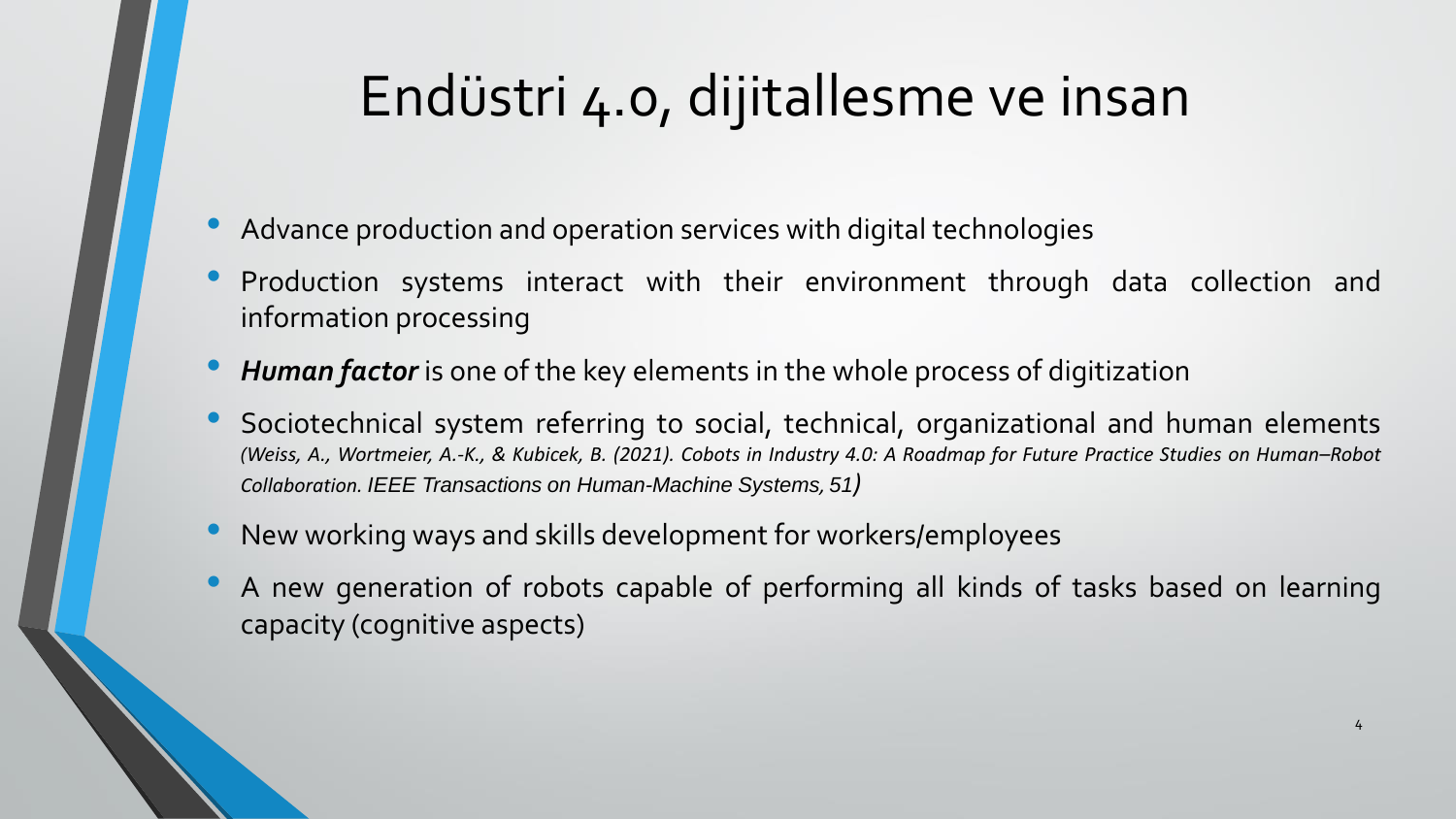### Robotik teknolojiler ve insan

- Robotization change organizations and jobs and, thus how employees/workers adapt to these changes
- Human-robot collaboration as <sup>a</sup> complex sociotechnical system
- How humans and robots mutually empathize for better communication in <sup>a</sup> natural way
- The expansion of cognitive abilities to robots. Recent research show that *the future will be robots and humans working together (The Impact of Robots on Productivity, Employment and Jobs positioning paper by the International Federation of Robotics, April 2017).*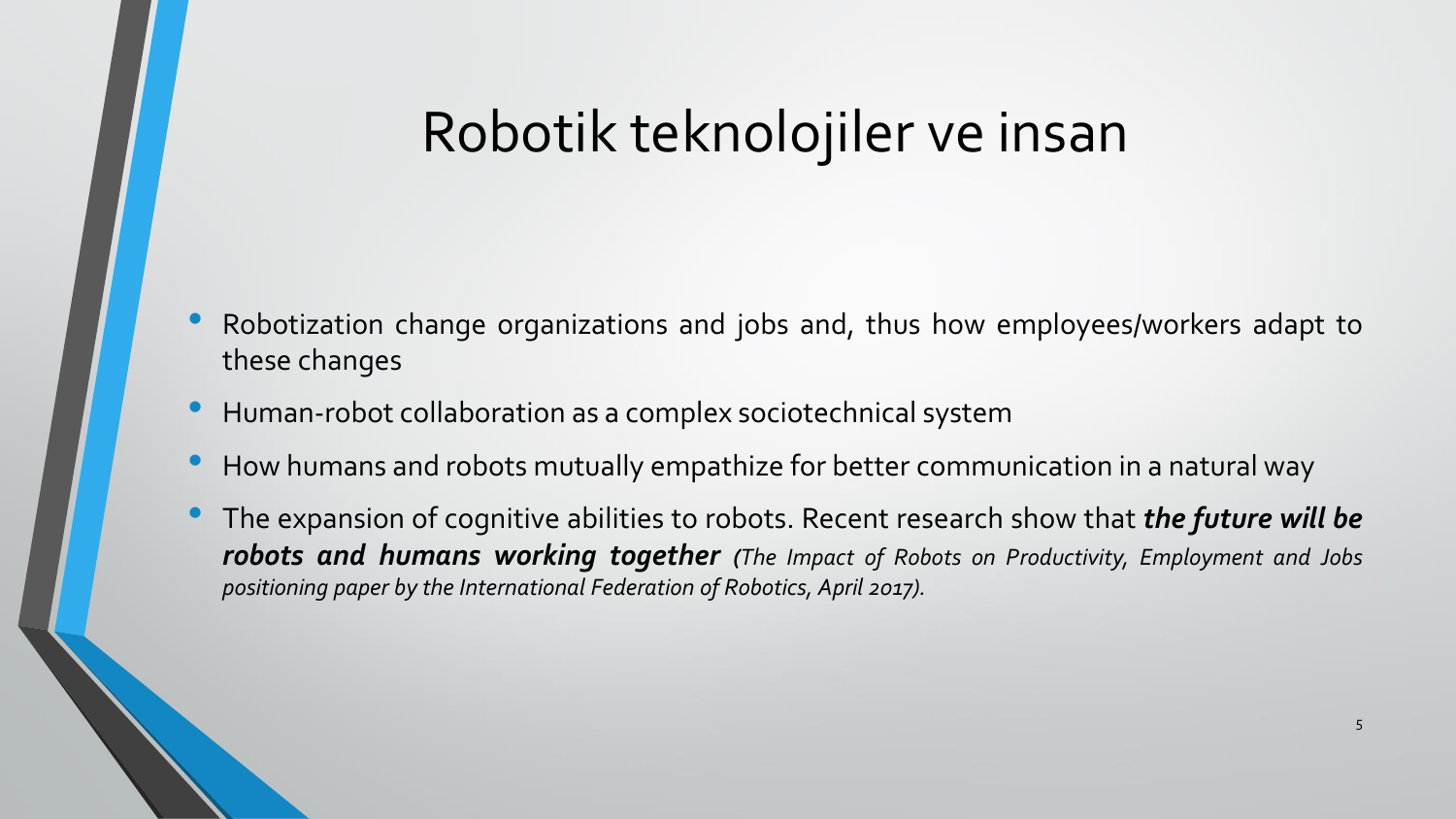#### Human-robot interaction

#### **Human-centered aspects:**

- manage safe, effective and pleasurable human-robot interaction
- cognitive and emotional aspects, empathy, intuitiveness, trustworthiness, privacy and security
- ethics in robotics technology design and responsive human-robot interfaces
- improve efficiency on collaborative tasks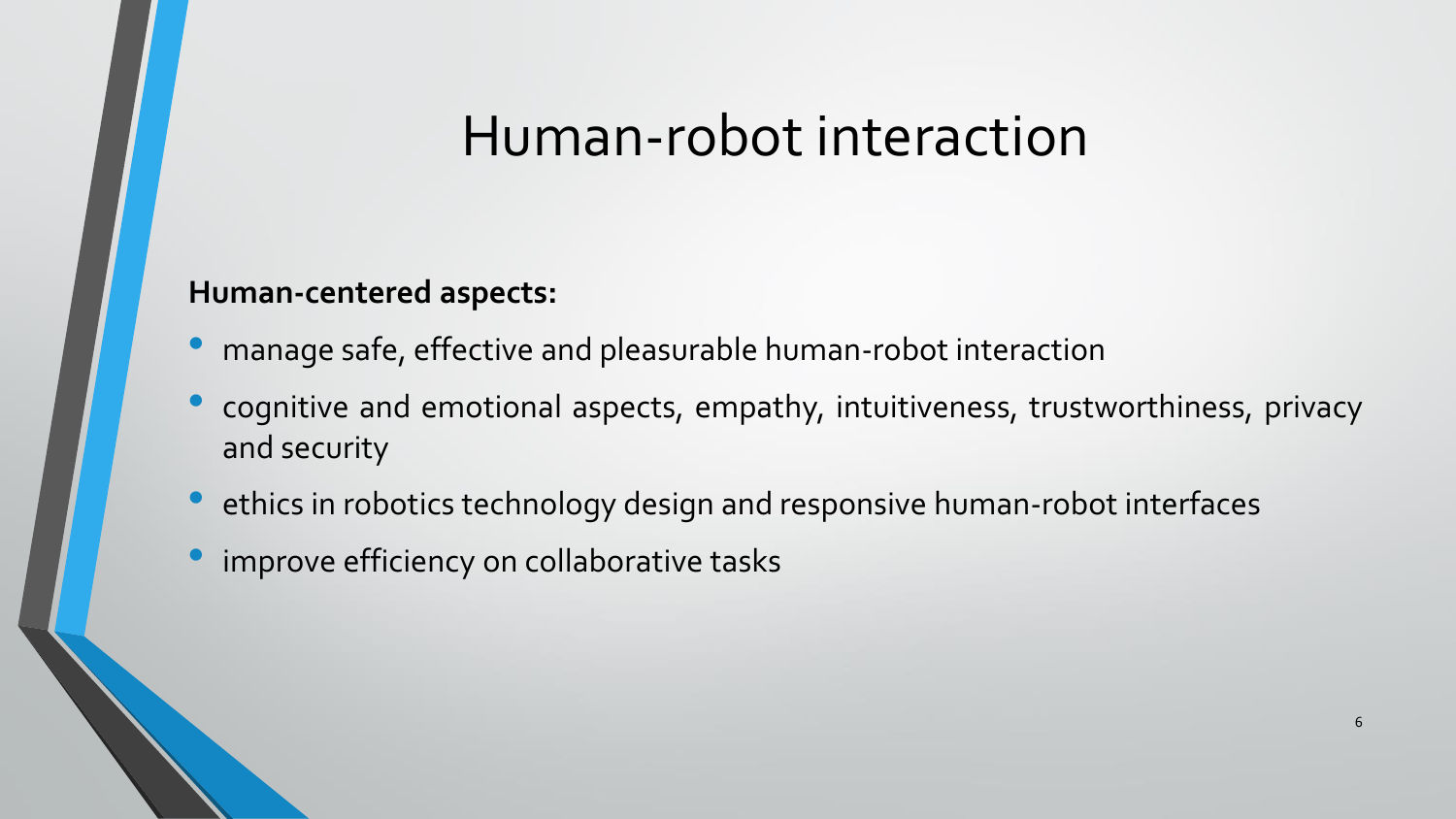### Human-robot collaboration

**How do we integrate human elements to the deployment of robotics technologies?**

- *socially intelligent robots* to enable how these emerging technologies require understanding of how humans integrate visual and haptic information
- *human robotic collaborative tasks* (human robot intention awareness based on behavioral aspects (analysis on intuitiveness and responsive human-robot interfaces)
- human-robot collaboration in <sup>a</sup> processes of collaboration between robots and humans (*team dynamics perspective*)
- Implement social and cognitive psychology methods based on these behavioral aspects, *ethical elements and trustworthy concepts* (value-sensitive perspective on robotics technology design) of human-robot interaction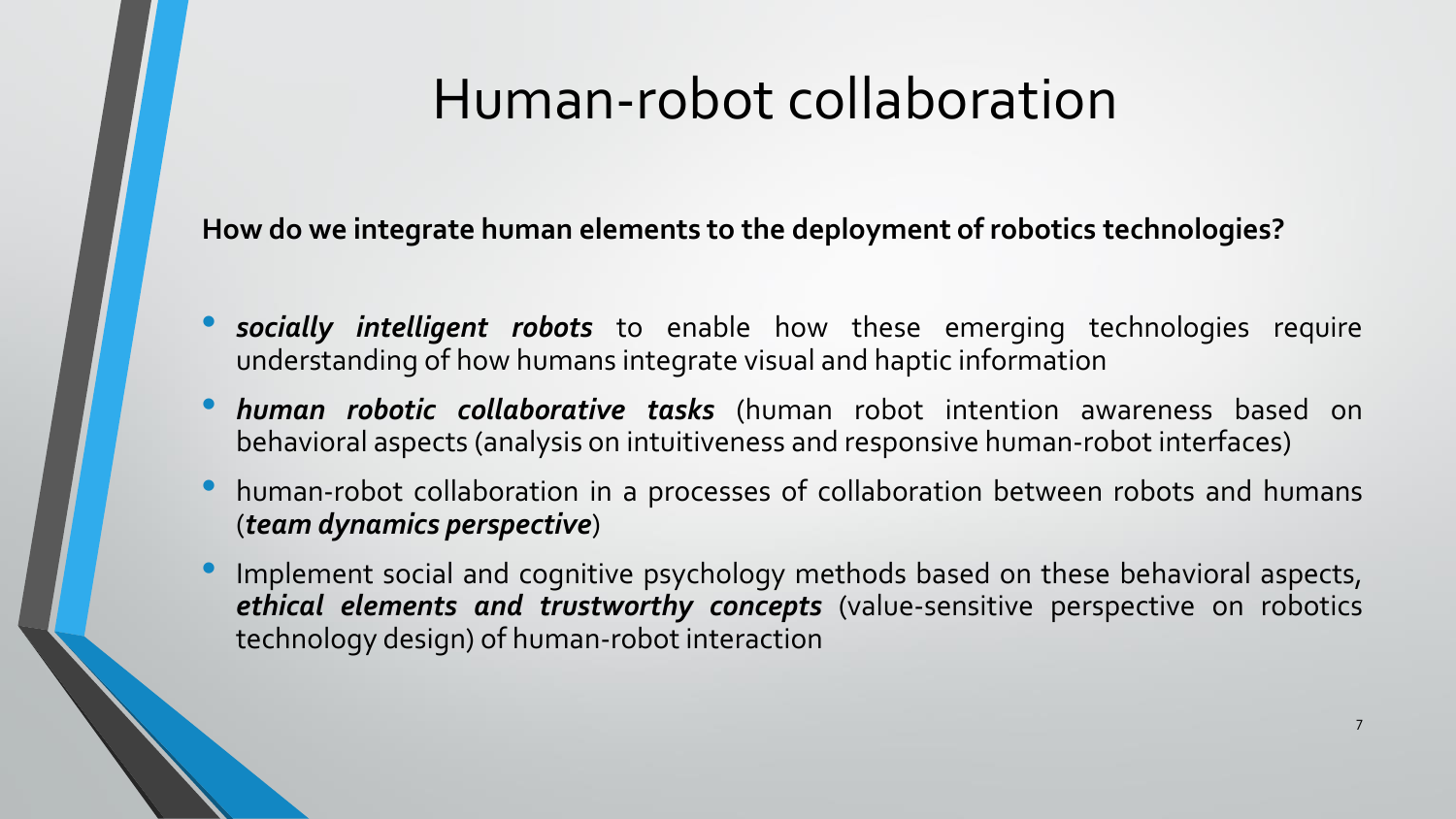#### Use case 1 social robots

#### **Use-case 1: humanoid robots for elderly care (assistive robots)**

- smart solutions by developing a humanoid robot which serves as a personal assistant (care provider) for the elderly people to stimulate physical, cognitive activities and monitor health status of the elderly people or supports the caregivers
- **Implementation of human aspects**: inputs from social and cognitive psychology, identify *user needs and requirements* (e.g: there is a *vulnerable group* in this case), stimulate social interaction skills of robots, ethical and value-sensitive design (behavioral and social elements). It is essential to include moral values at the stage of design (*acceptability, trust of users and responsibility*)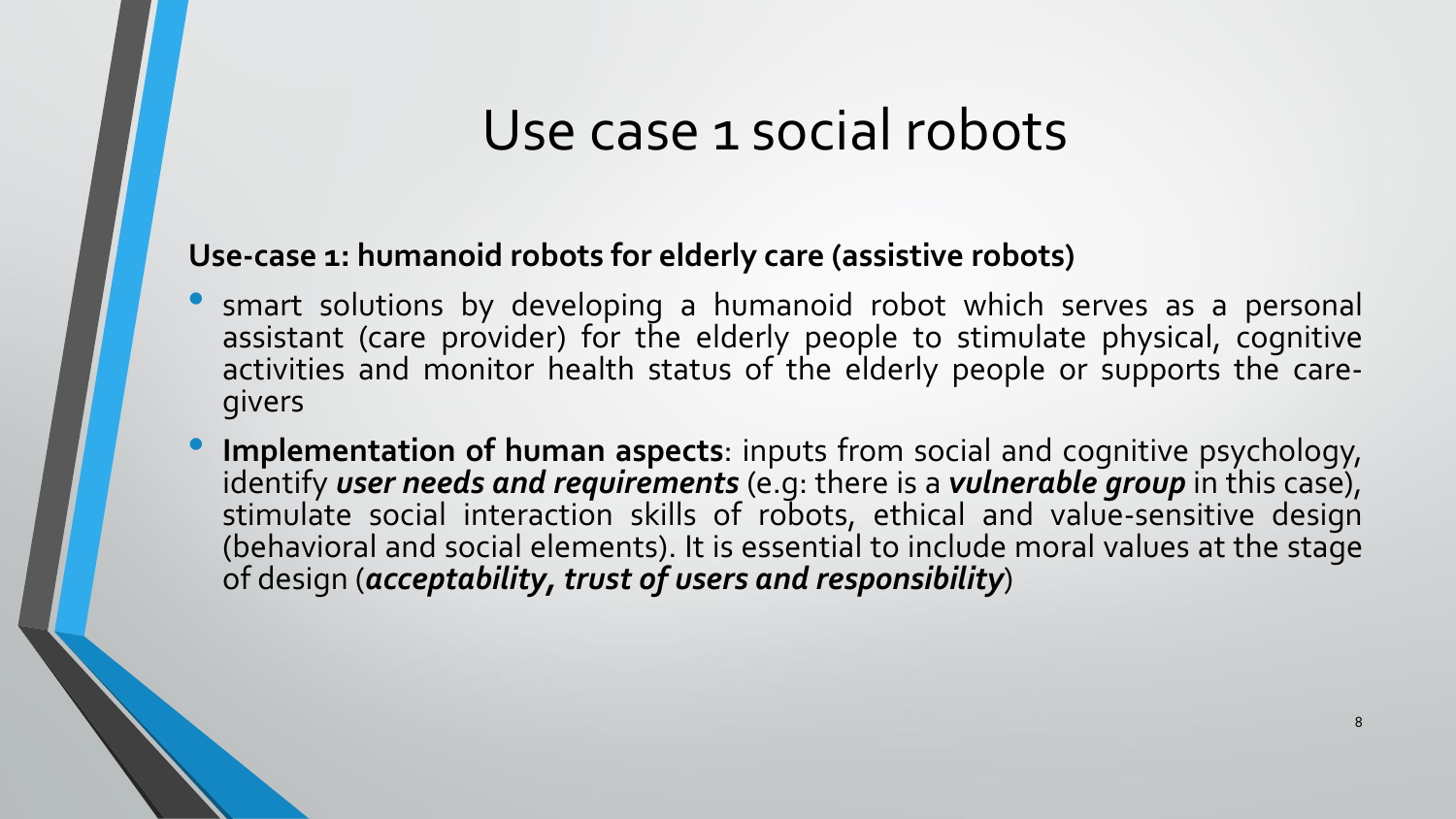#### Use case 2 collaborative robots

#### **Use-case 2: collaborative robots in industry**

- Support human-robot team, different types of risks in terms of security, ergonomic and psychosocial risks in production cycle requires *human-robot collaboration tasks*
- **Implementation of human aspects**: task sharing with <sup>a</sup> robot, effective execution of industrial activities and task completion, worker well-being (physically and mentally), adapting to a changing work environment in which people collaborate with robots (*from cooperation to collaboration based on common goals)*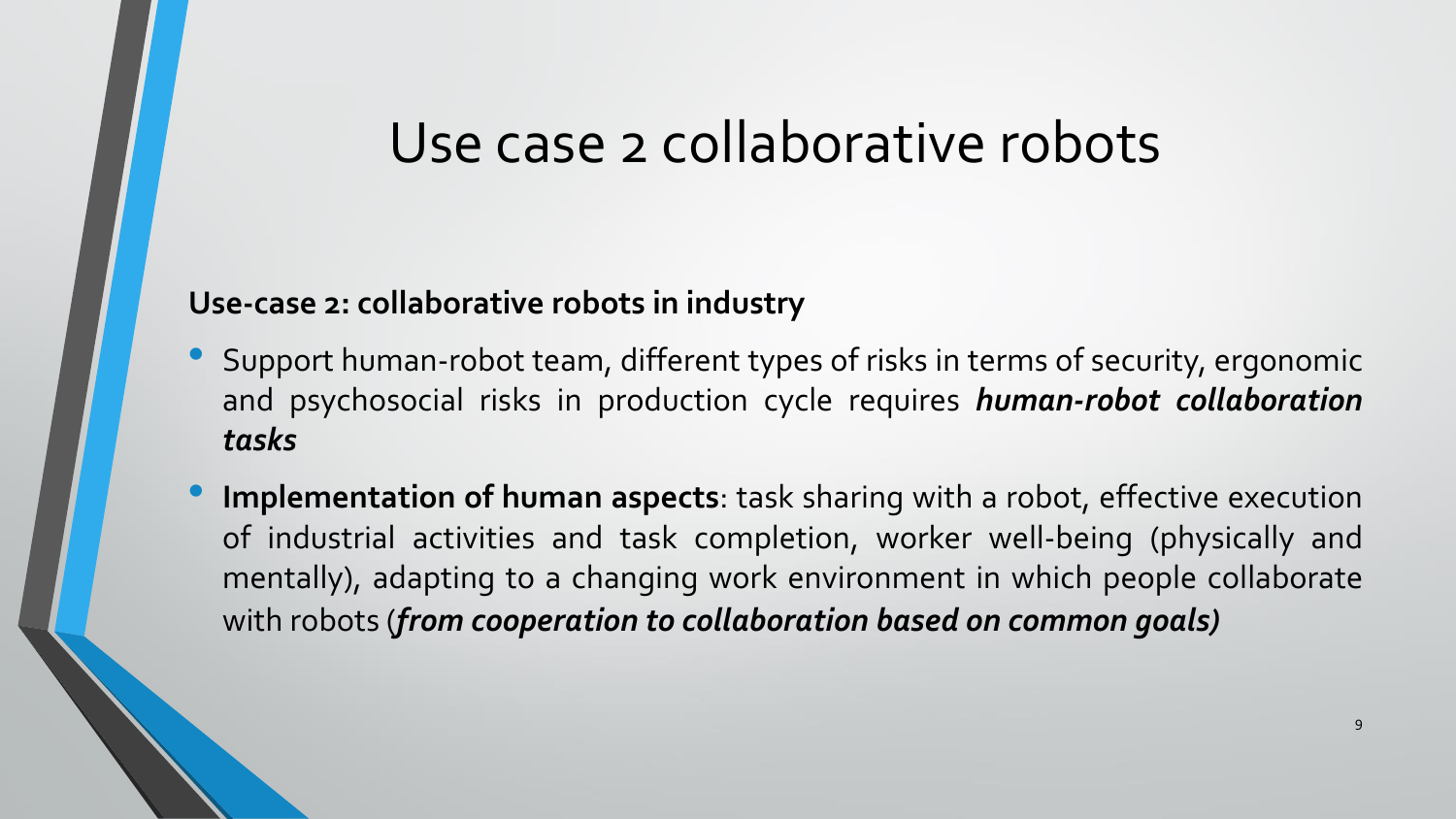#### Human-robot collaboration

#### **Key points on human-robot collaboration**

- Foster workers' willingness to collaborate with the robots
- Organizational context (work-related context) in human-robot collaboration
- Human-robot collaboration as <sup>a</sup> change process (before and after implementation)
- Human perception on robotic technologies (user needs and requirements / social acceptance / empathy / cognitive aspects)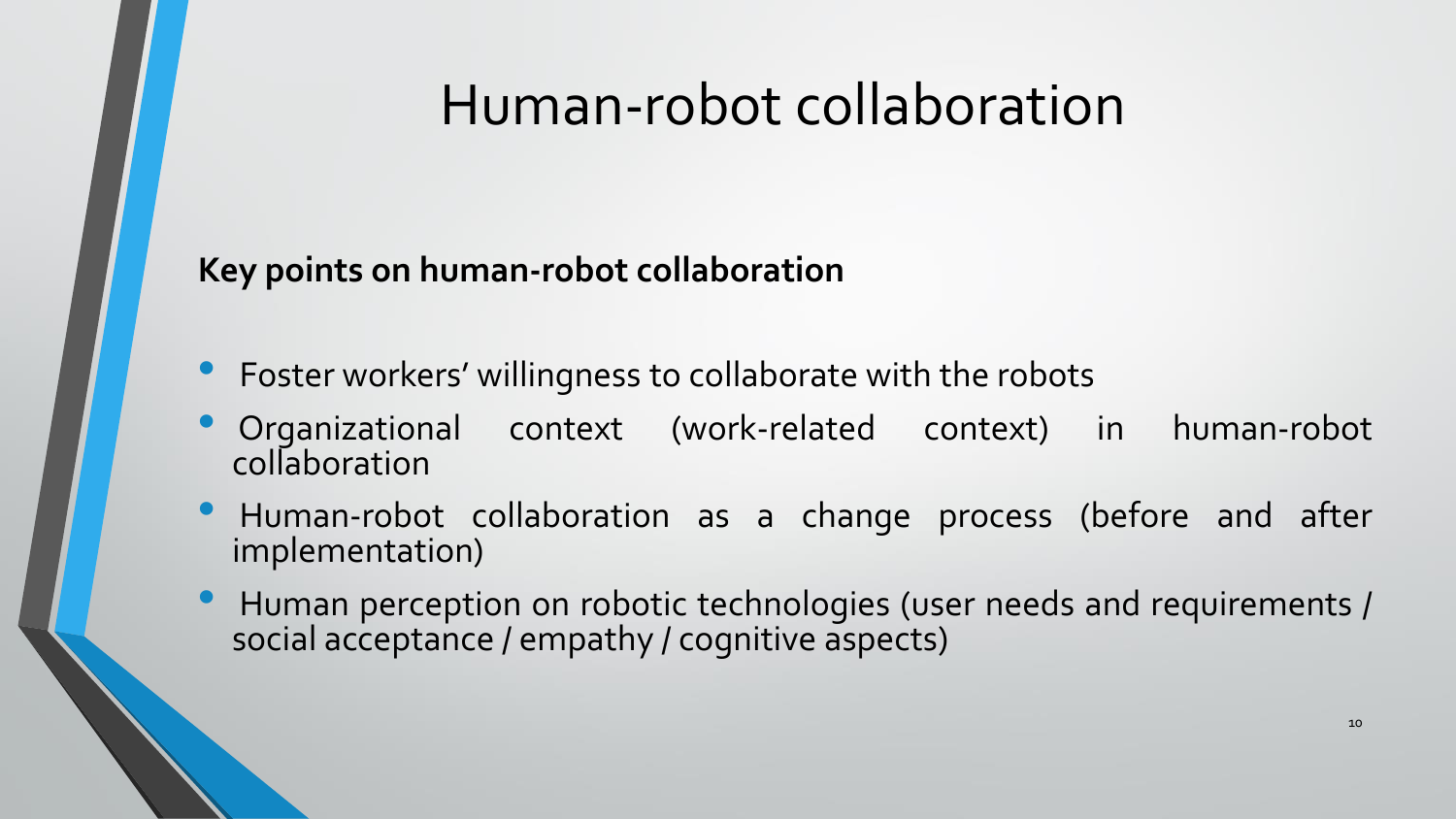#### AI and ethics

1.Ethical values and AI (trustworthy AI) 2.Ethics by design 3.Responsible and Green AI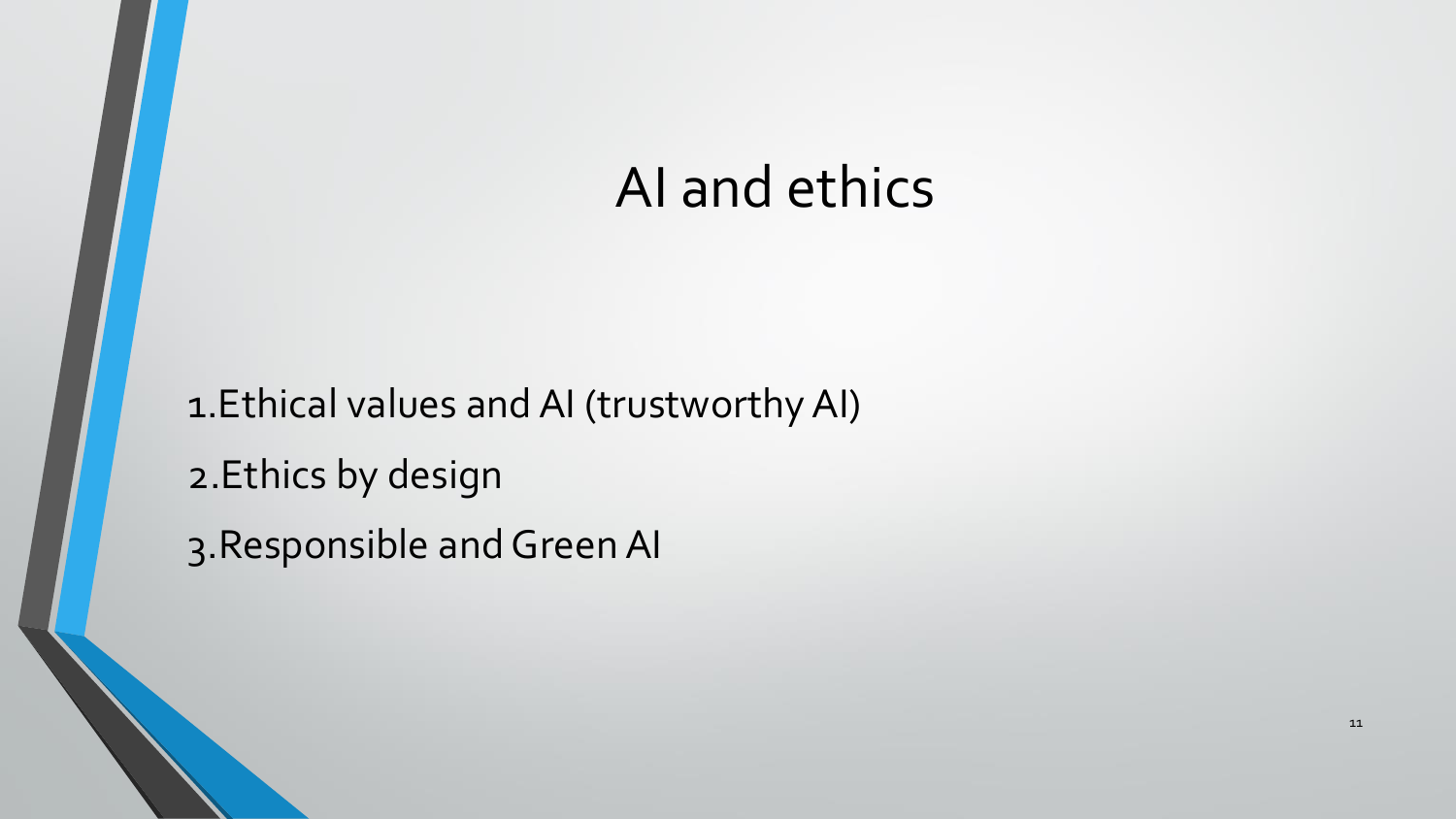### Ethical values

- **Ethics:** *referred to as the philosophical study of the concepts of moral right and wrong and any system or code of moral rules, principles, or values* (retrieved from [https://www.britannica.com/topic/ethics-philosophy\)](https://www.britannica.com/topic/ethics-philosophy)
- Ethical values in AI*:* trustworthiness, accountability, explainability of AI, greener AI, societal and environmental well-being, social awareness, inclusiveness, gender and other forms of diversity, privacy, safety and reliability
- **GDPR, open science and science integrity**
- value-sensitive design approach and informed consent (explore moral values and principles)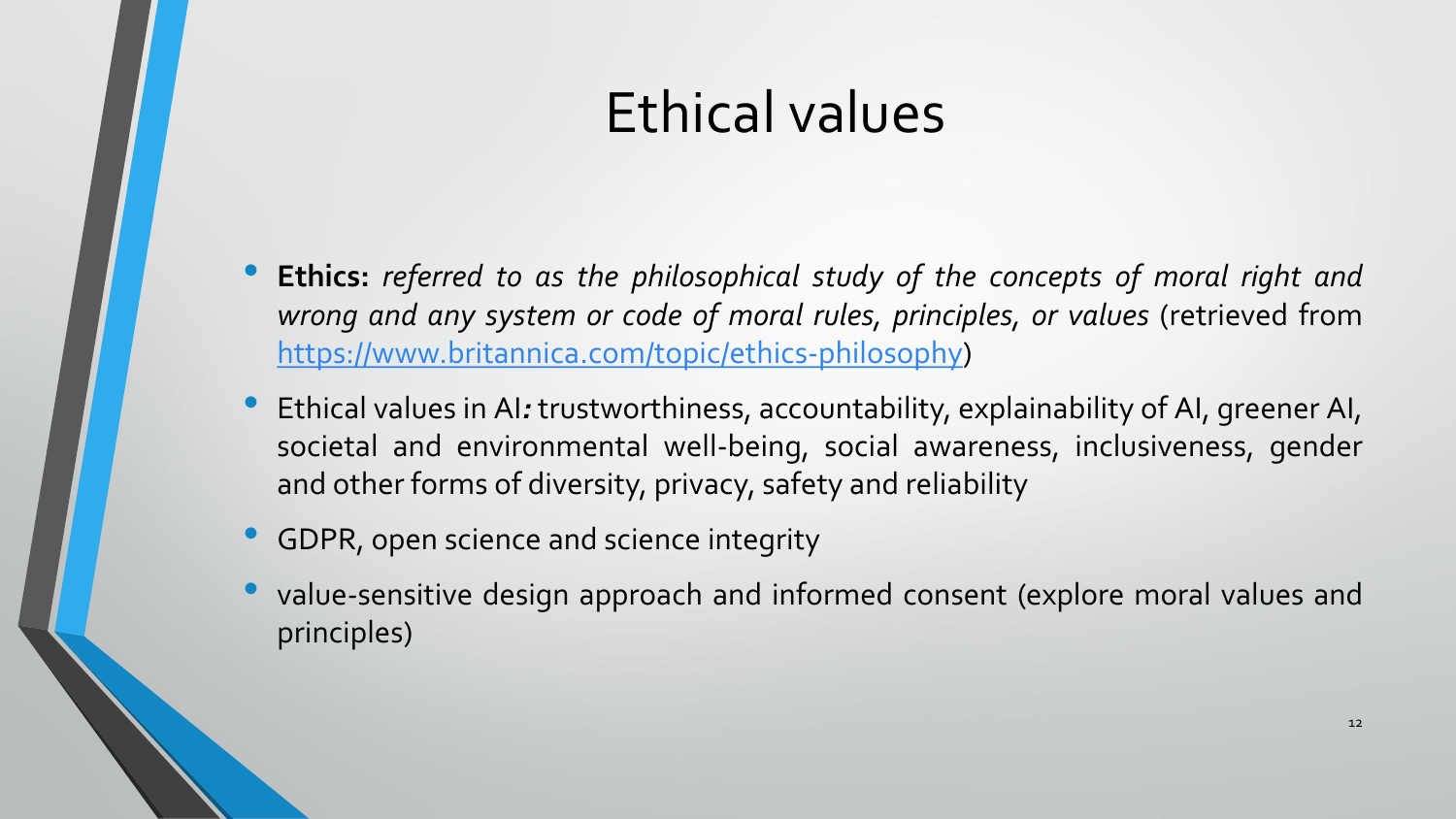#### Ethical values and AI

**Different arguments on ethical principles/values andAI:**

- Ethical principles: utilitarianism, diversity, autonomy and legacy (*Tegmark, Life 3.0, pp.269- 279).*
- Ethics is not something that can be ticked off on <sup>a</sup> list (*Algorithm Watch, Germany, retrieved from <https://algorithmwatch.org/en/>* )
- Trustworthy AI applications should be developed and used in such a way that they respect *human* autonomy, prevent harm, function fairly and intelligibly(EC Ethics Guideline for trustworthy AI).
- Ethical analysis on the concepts of *agency, intelligence, responsibility, empathy and compassion* etc.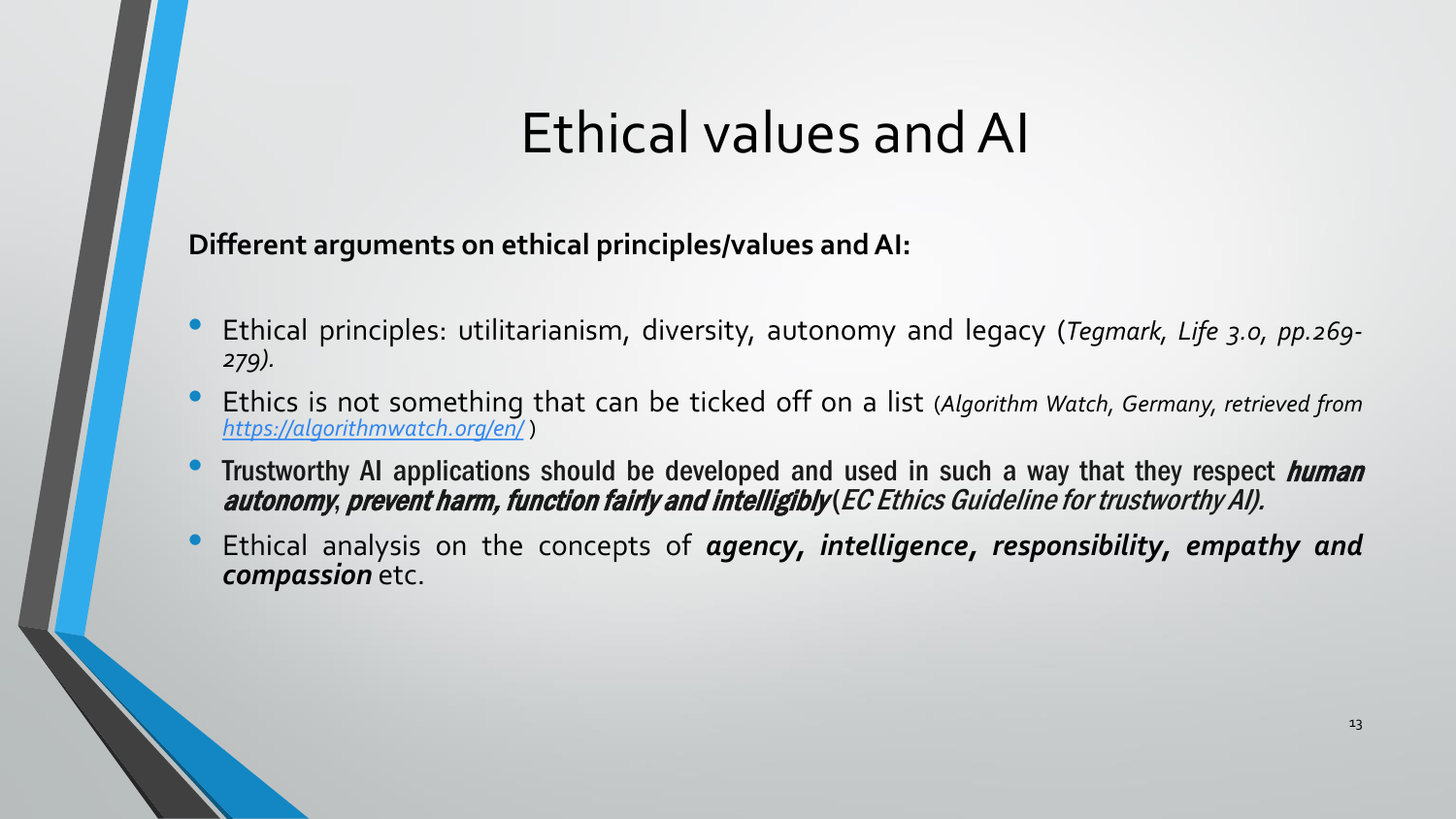### Trustworthy AI



**Source:** *[EC Ethics Guideline for trustworthy AI, retrieved from https://ec.europa.eu/futurium/en/ai](https://ec.europa.eu/futurium/en/ai-alliance-consultation.1.html)alliance-consultation.1.html )*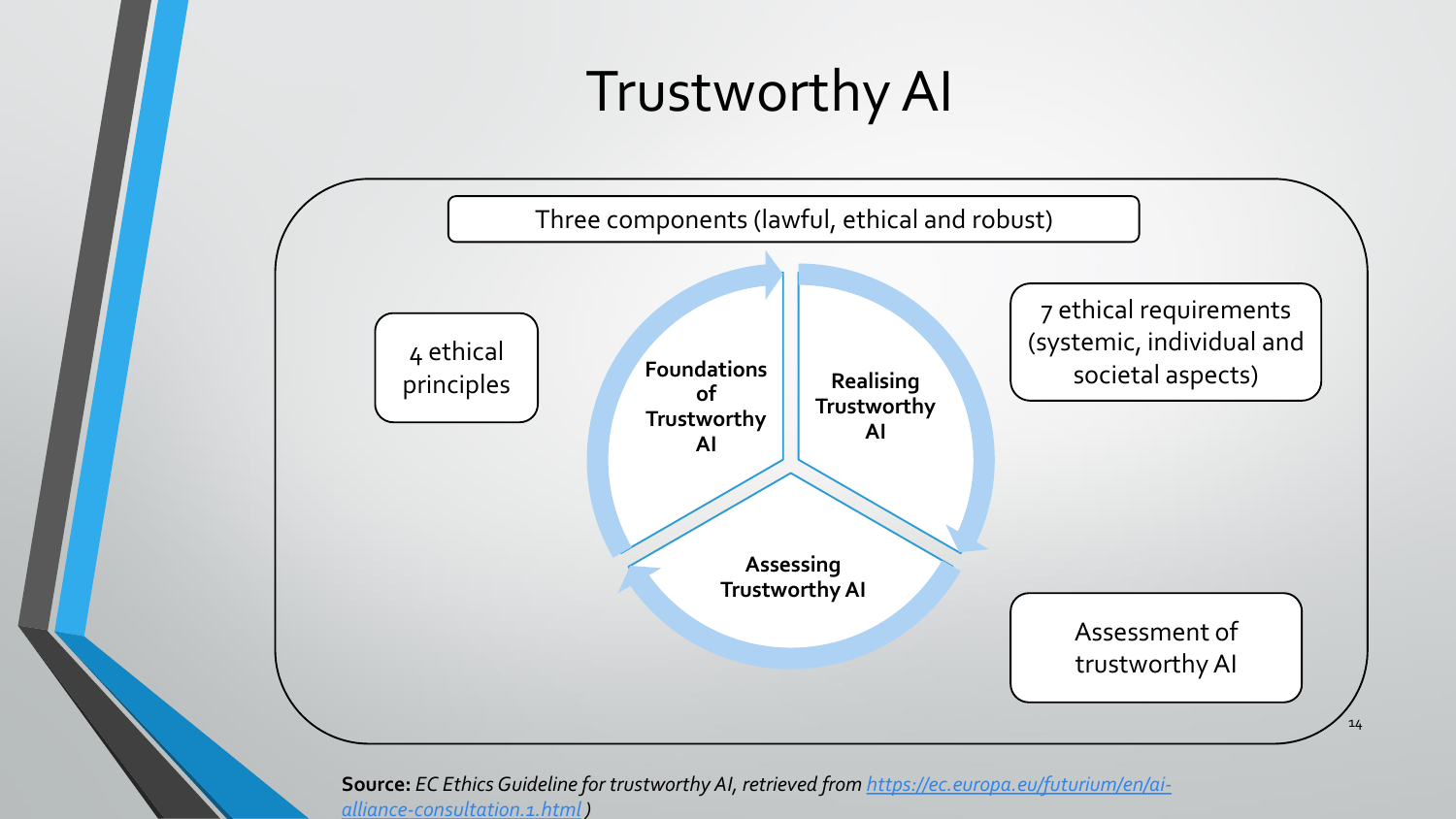### Trustworthy AI

- 3 components of trustworthy of AI (*lawful, ethical and robust)*
- 4 ethical principles *(respect for human autonomy, prevention of harm, fairness and explicability*)
- 7 requirements which refer to trustworthy AI in the context of AI systems' life cycle: (i) *human agency and oversight, (ii) technical robustness and safety, (iii) privacy and data governance, (iv) transparency, (v) diversity, nondiscrimination and fairness, (vi) environmental and societal well-being and (vii) accountability ([EC Ethics Guideline for trustworthy AI, retrieved from https://ec.europa.eu/futurium/en/ai](https://ec.europa.eu/futurium/en/ai-alliance-consultation.1.html)alliance-consultation.1.html )*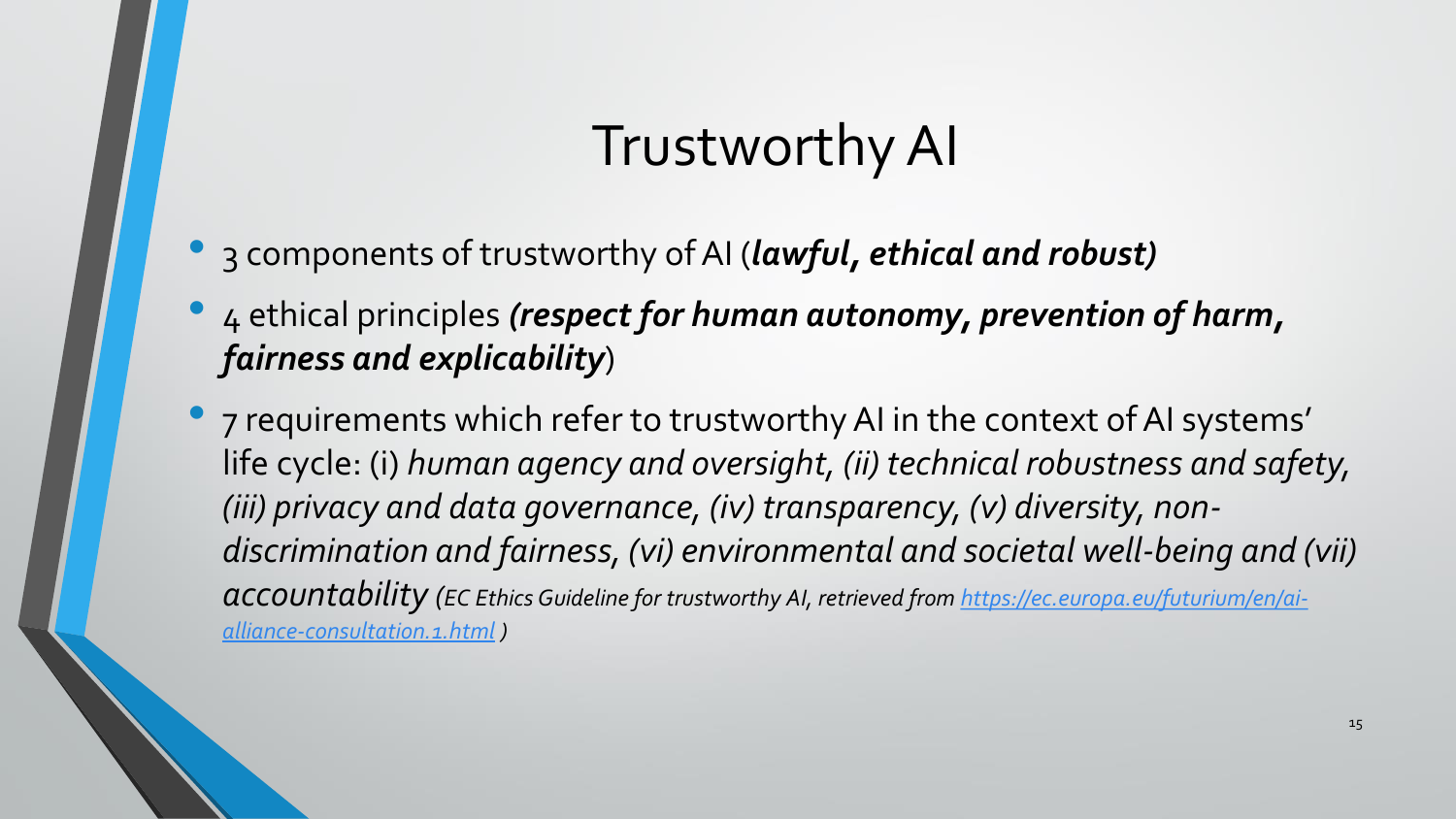### Implementation of trustworthy AI principles

- Involve all relevant stakeholders throughout the AI system's life cycle
- Trustworthy AI assessment list when developing, deploying or using AI systems, and adapt it to the specific use case in which the system is being applied
- Continuous process on the design, implementation and evaluation of solutions
- AI systems (*socio-technical systems*) should aim to improve human welfare and freedom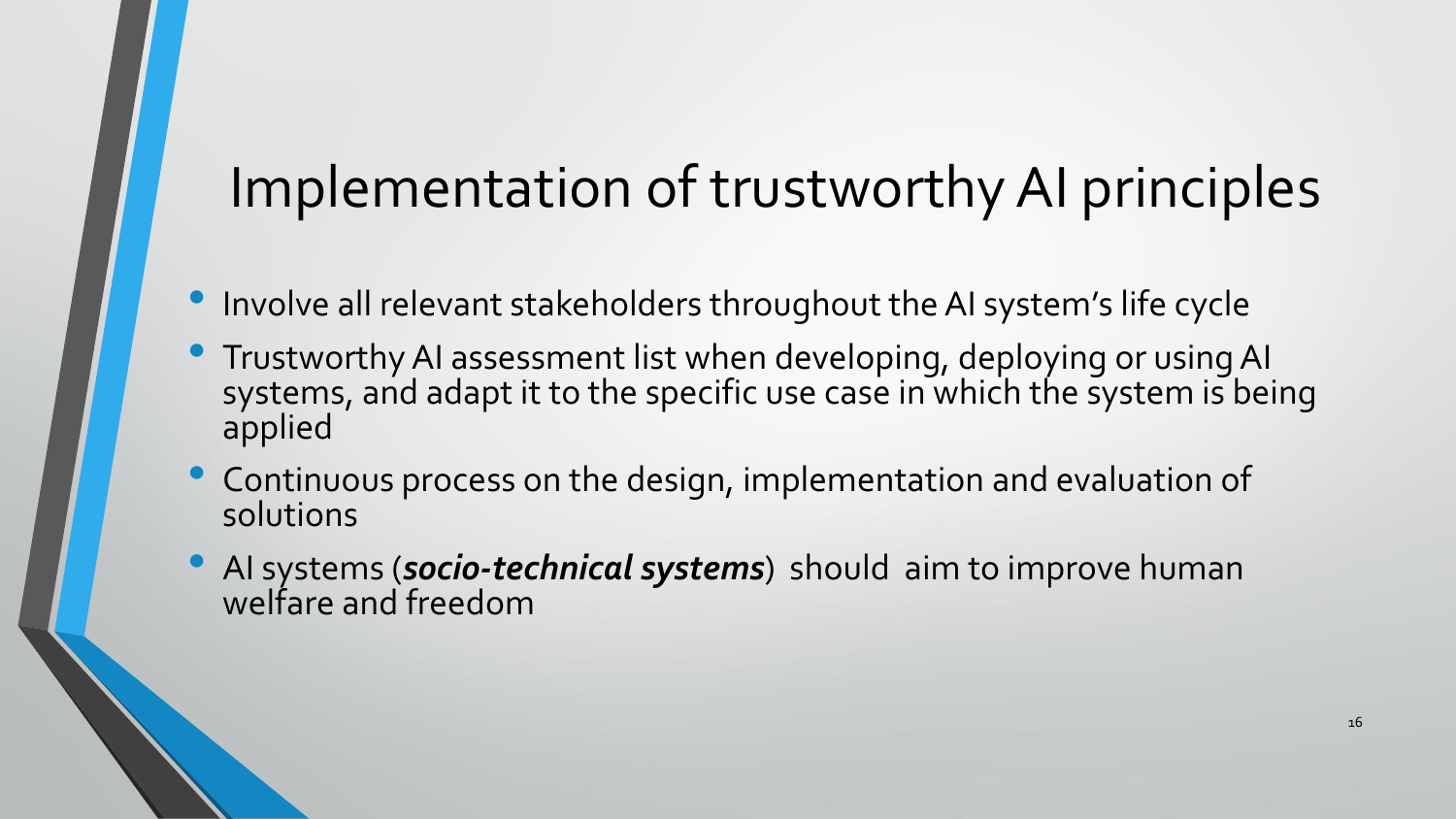#### Use case on ethics and AI

#### **Deployment of AR based technology:**

• **Implementation of ethical values:** *value-sensitive co-design approach involving all relevant end-users (customers and producers), needs and requirements of users, trustworthy and accurate knowledge, informed consent of people who take part in the research, GDPR, privacy and integration of ethics by design approach from the beginning of the research to the implementation process (inclusion ethical principles of autonomy, accountability, acceptability and empathy)*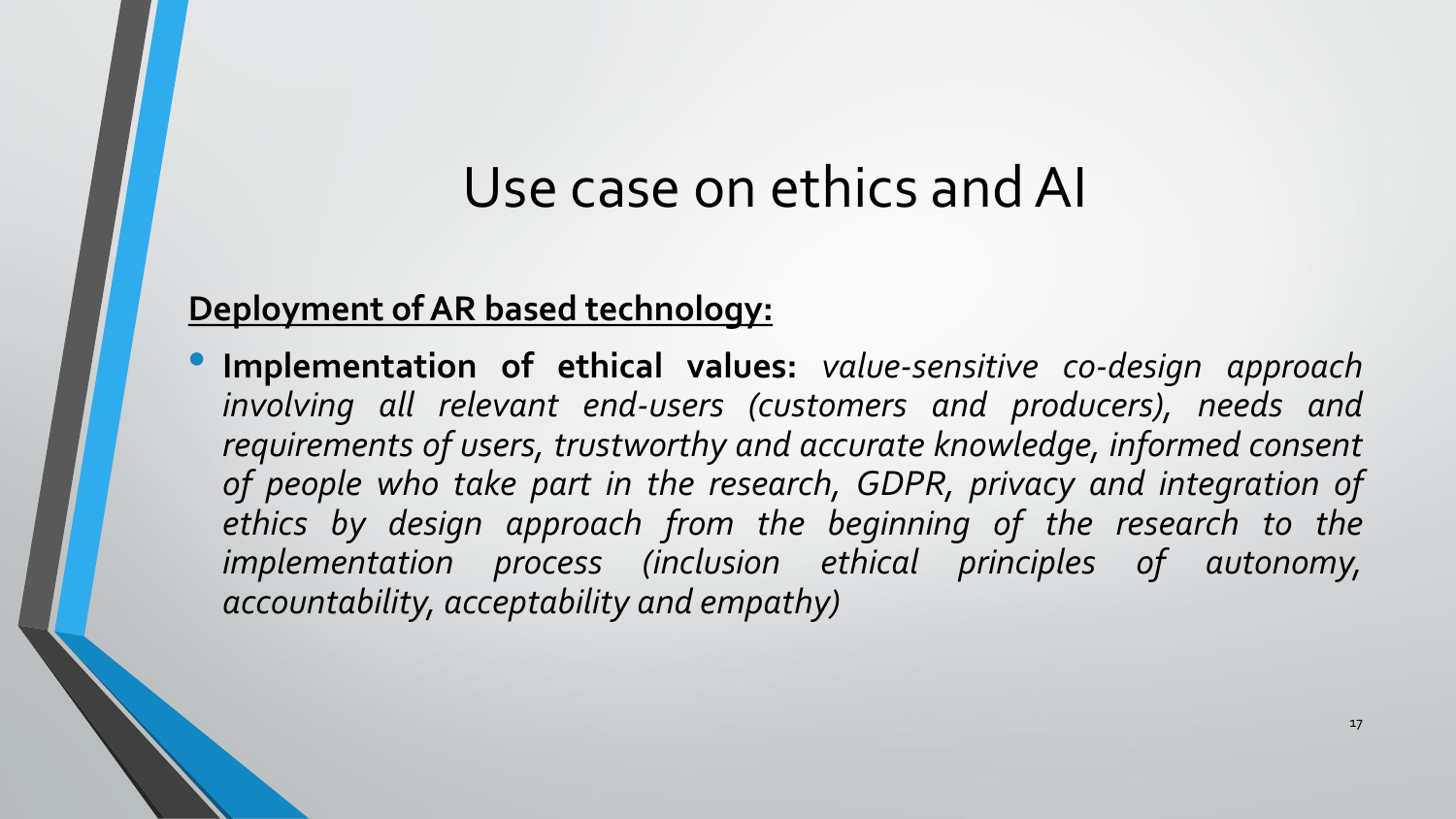### Ethical values in robotics

- User requirements and needs
- Ethical principles (human autonomy, empathy, social intelligence etc.) and value-sensitive design by technology
- Ethical Guidelines on robotics technologies (*Declaration of Helsinki)* and approval from Ethical Boards
- Social and behavioral model
- Trustworthiness, privacy, security and ethics in robotics technology design and intuitiveness and responsive human-robot interfaces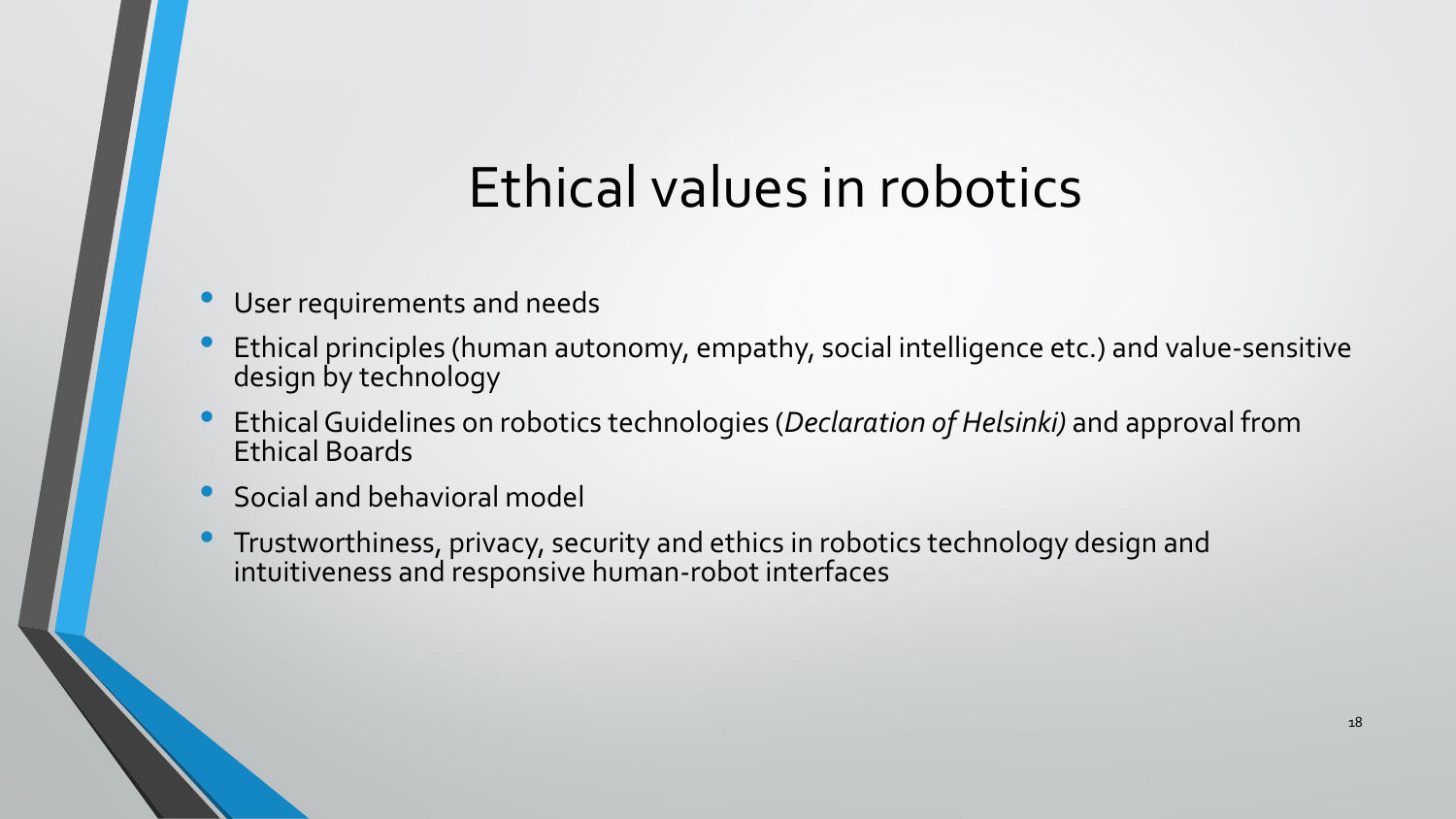#### Social impact of AI and robotics technologies

#### **Technology readiness level**

- TRL 1 Basic principles observed
- TRL 2 Technology concept formulated
- TRL 3 Experimental proof of concept
- TRL 4 Technology validated in lab
- TRL 5 Technology validated in relevant environment
- TRL 6 Technology demonstrated in relevant environment
- TRL 7 System prototype demonstration in operational environment
- TRL 8 System complete and qualified
- TRL 9 Actual system proven in operational environment

#### **Societal readiness level**

- SRL 1 identifying problem and identifying societal readiness
- SRL 2 formulation of problem, proposed solution(s) and potential impact, expected societal readiness; identifying relevant stakeholders for the project.
- SRL 3 initial testing of proposed solution(s) together with relevant stakeholders
- SRL 4 problem validated through pilot testing in relevant environment to substantiate proposed impact and societal readiness
- SRL 5 proposed solution(s) validated, now by relevant stakeholders in the area
- SRL 6 solution(s) demonstrated in relevant environment and in co‐operation with relevant stakeholders to gain initial feedback on potential impact
- SRL 7 refinement of project and/or solution and, if needed, retesting in relevant environment with relevant stakeholders
- SRL 8 proposed solution(s) as well as a plan for societal adaptation complete and qualified
- SRL 9 actual project solution(s) proven in relevant environment

**Source:** Report on inclusive, innovative and reflective societies sensitive valorisation concept, retrieved from http://www.dandelioneurope.eu/en/

**A: problem-oriented R&D in the labs B: test-redesign-validate with relevant stakeholders C: actual use**

19

A

B

C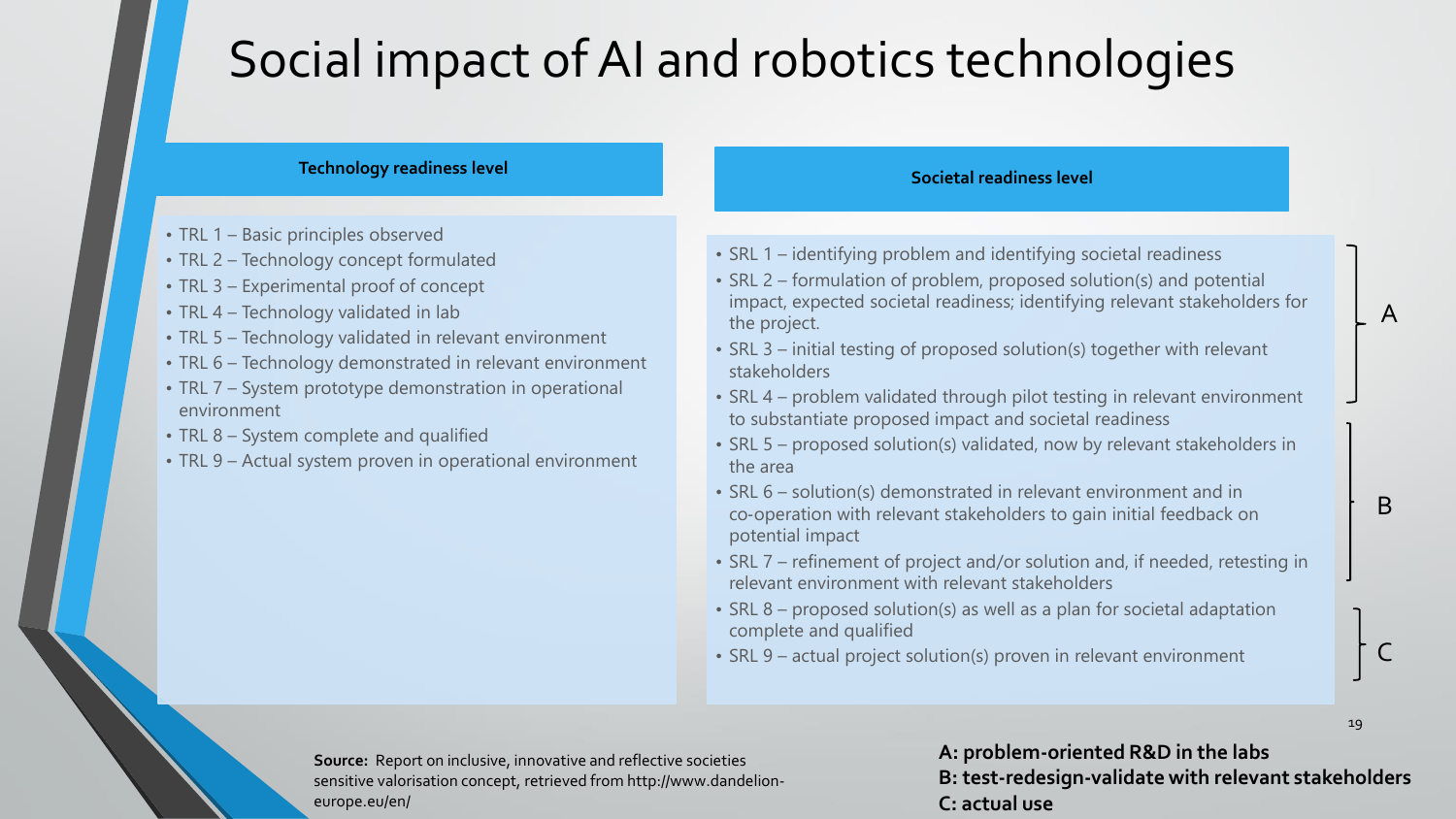## Sonuç

- Technical and social impact of robotics technologies ( technology readiness level + societal readiness level)
- Ethical principles and value-sensitive design approach
- Responsible research and innovation (Is your innovation good for society?)
- Multidisciplinary research / holistic approach on research and innovation activities